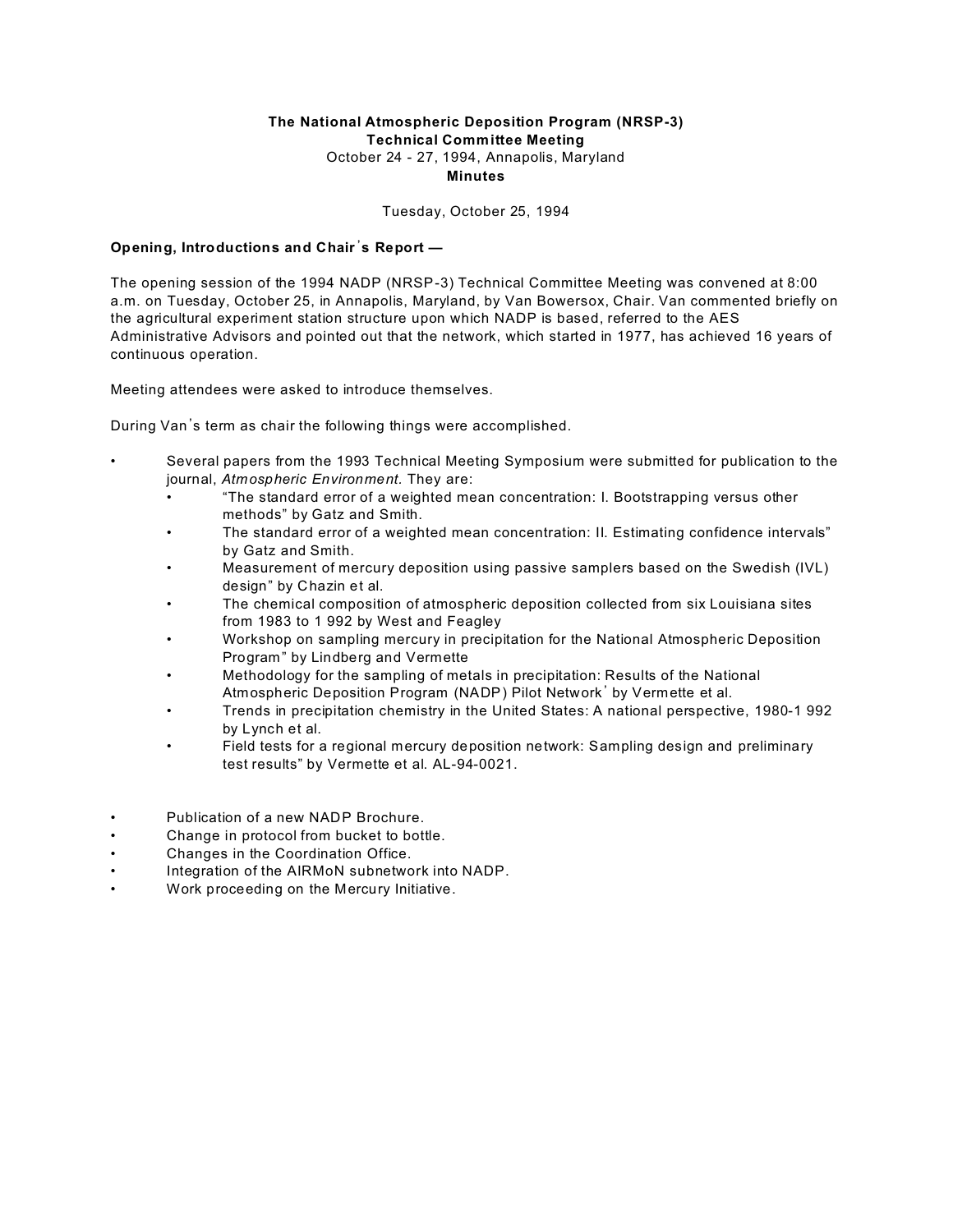## **Site Operator Recognition —**

A number of years ago, NADP established a policy of formal acknowledgment for site operators who have served the network continuously for five years or more and who have attended the CALsponsored operator training during that time. Recognition was paid to the following operators for their years of service, and to the site supervisors.

| <b>FIFTEEN-YEAR PLAQUE</b> |                  |                      |                        |
|----------------------------|------------------|----------------------|------------------------|
| CAL<br><b>CODE</b>         | <b>SITE NAME</b> | <b>SITE OPERATOR</b> | <b>SITE SUPERVISOR</b> |
| <b>MN27</b>                | -amberton        | <b>Tony Strasser</b> | Dave Huggins           |

| <b>TEN-YEAR PLAQUE</b> |                                  |                       |                          |
|------------------------|----------------------------------|-----------------------|--------------------------|
| CAL<br>CODE            | <b>SITE NAME</b>                 | <b>SITE OPERATOR</b>  | <b>SITE SUPERVISOR</b>   |
| CO02                   | Niwot Saddle                     | Mark Losleben         | Mark Losleben            |
| CO94                   | Sugarloaf                        | Mark Losleben         | Mark Losleben            |
| <b>FL14</b>            | Quincy                           | Jerilyn Collins       | Marvin Franklin          |
| <b>KY22</b>            | <b>Lilley Cornett Woods</b>      | Michael Brotzge       | <b>Richard Artz</b>      |
| <b>KY35</b>            | <b>Clark State Fish Hatchery</b> | Danice Nutter         | Dennis McClain           |
| MI98                   | Raco                             | <b>Justin Carrick</b> | Darrell deRouin          |
| <b>MN18</b>            | Fernberg                         | Christina Barton      | <b>Robert Berrisford</b> |
| <b>MN23</b>            | Camp Ripley                      | Mary McGuire          | <b>Greg Stratton</b>     |
| <b>MS10</b>            | Clinton                          | William E. Morris     | Darrell Wilson           |
| <b>NC36</b>            | Jordan Creek                     | Avery J. Dennis       | Douglas Smith            |
| <b>ND08</b>            | Icelandic State Park             | Karen Duray           | <b>Russell Harkness</b>  |
| SD <sub>99</sub>       | Huron Well Field                 | Gerald Wisnieski      | Steve Sando              |
| WI99                   | Lake Geneva                      | <b>Ted Peters</b>     | <b>Bruce Rodger</b>      |
| <b>WY02</b>            | Sinks Canyon                     | Greg Bautz            | Al Riebau                |

| <b>FIVE-YEAR PLAQUE</b> |                                     |                      |                        |
|-------------------------|-------------------------------------|----------------------|------------------------|
| CAL<br><b>CODE</b>      | <b>SITE NAME</b>                    | <b>SITE OPERATOR</b> | <b>SITE SUPERVISOR</b> |
| <b>IN41</b>             | Purdue University Agricultural Farm | Kenneth Scheeringa   | <b>Richard Grant</b>   |
| <b>ME98</b>             | Acadia National Park-McFarland Hill | <b>Robert Breen</b>  | Leighton Carver        |
| MT13                    | Give Out Morgan                     | Linda Connor         | Linda Connor           |
| OR <sub>18</sub>        | <b>Starkey Experimental Forest</b>  | Cheryl Borum         | Matt Johnson           |
| TX02                    | Muleshoe National Wildlife Refuge   | Glenda Copley        | <b>Bill Hawthorne</b>  |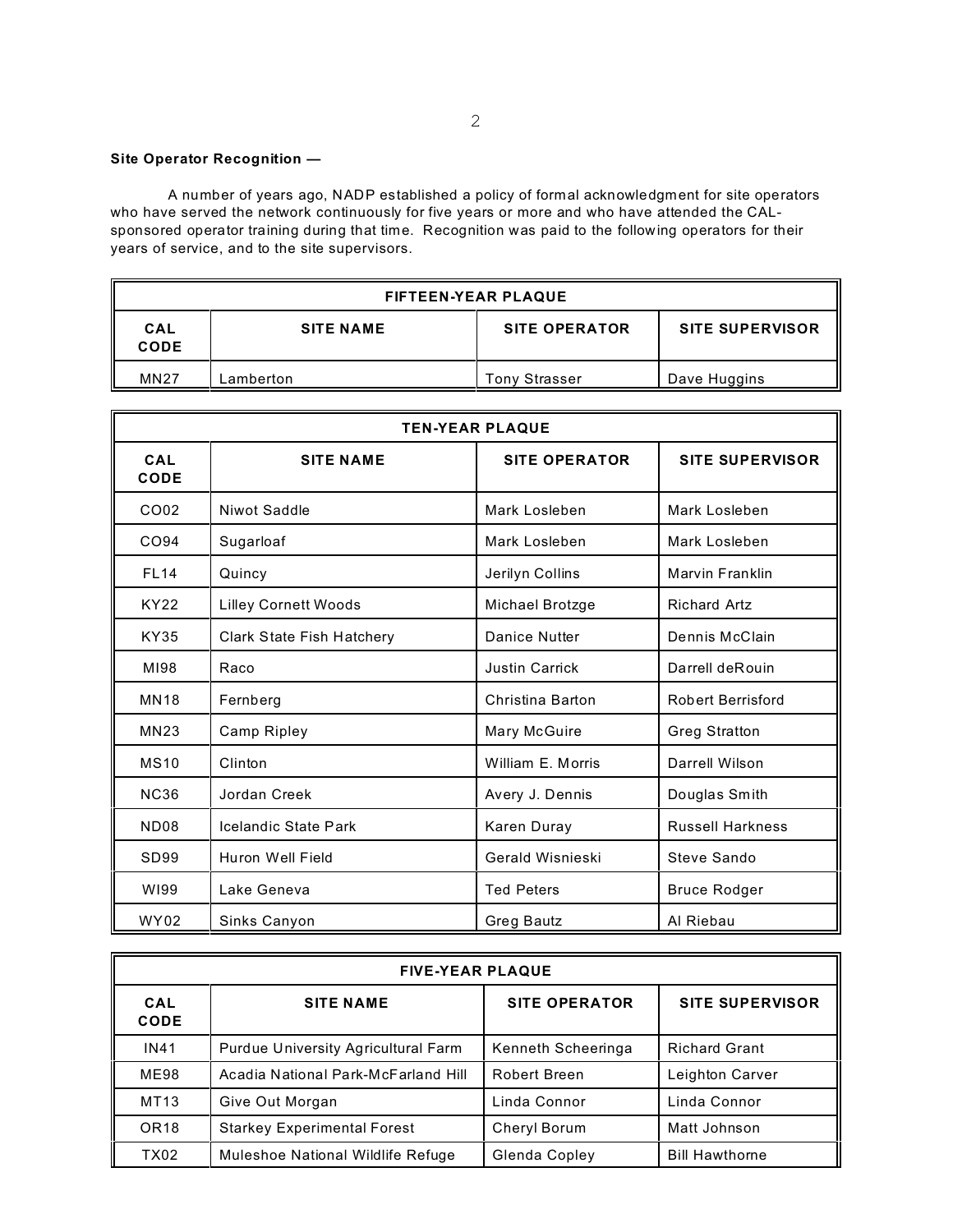| <b>WA14</b><br>Olympic National Park-Hoh Ranger<br>Station | <b>Bill Rohde</b> | Cat Hoffman |
|------------------------------------------------------------|-------------------|-------------|
|------------------------------------------------------------|-------------------|-------------|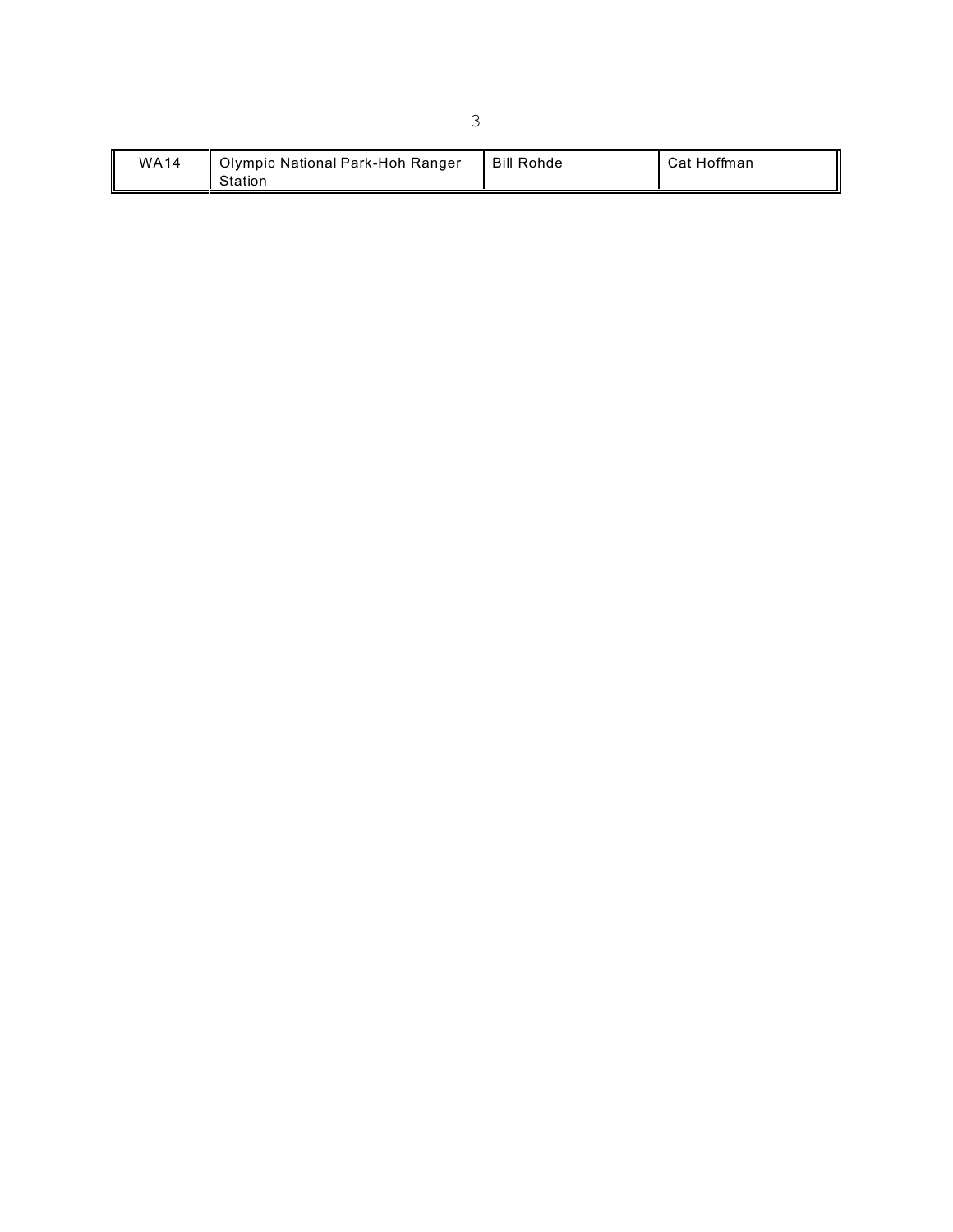#### **Reports —**

#### **AIRMoN Subcommittee Report —**

Jane Rothert, Chair, reported that the subnetwork now has seven sites, and chemical analysis is complete through the end of September. There is a one-month turnaround of data to the sites. The CAL has sent the first 1 1/2 years of data to the Coordination Office. Work is needed on codes for the final screening. Milestones over the past year include:

- Have received 2,100 samples.
- ln-house QA is now being applied.

Jane displayed sulfate for the first 6 months of 1994 and compared NADP bottle protocol with the AIRMoN protocol.

Rick Artz commented that funding for AIRMoN is stable for FY95, and they are hoping to modernize some of the hook-up data loggers. Rick is very pleased with the data.

#### **Mercury Initiative Report —**

Steve Lindberg, Mercury Initiative Advocate, commented that the dream began in 1978. Then in1991, NADP began activities to bring mercury into the network. TVA funded a workshop on metals in precipitation and a list of those interested in the preliminary network was developed. Steve displayed a map of sites which have offered to support mercury monitoring. He also displayed a frequency distribution plot. The Mercury Advocates are now asking for NADP approval to move to the next stage in the new initiative process.

Van Bowersox explained the advocacy process. NADP had operated several years before, due to the addition of AIRMoN , they recognized the need to have a set of procedures to allow evaluation of whether a proposed project was consistent with the goals of NADP and the objectives of the program. A 12-point process that must be addressed by the new initiative advocates was developed and adopted. There are stages in the initiative process, and the mercury group now hopes to move the proposed mercury network from Stage C to Stage D. If successful, this will presumably result in the mercury network becoming part of the NADP.

### **Administrative Advisors —**

#### **AES Administrative Advisor Report —**

William Brown, new Administrative Advisor from the Southern Region, addressed the group. Each Agricultural Experiment Station region has an administrative advisor to NRSP-3. He has been generally familiar with the project for the past 10 years and is glad to be present to learn what is going on and about the new initiatives.

The FY95 Off-the-Top budget request for NRSP-3 has been approved for the base level. In addition, one-time funding of \$12,000 has been approved for supplementary or additional data analysis. The way this budget develops from the ag experiment stations is that, as regional projects are discussed each spring, a vote is taken for support of a base level budget. It then goes to the Committee of Nine for final approval. Bill empahsized that it is important to communicate to the regional state directors what is happening with the project.

Bill talked briefly about the Southern agricultural meteorology regional projects with a similar focus. There is now an effort to put them all together in a national project It would become a National Support Project which would involve a lot of climate stations around the country and would provide an opportunity to standardize those stations and put their data into a meaningful database. The proposed national project is close to being approved. Bill noted that many of the NADP sites are located at weather stations.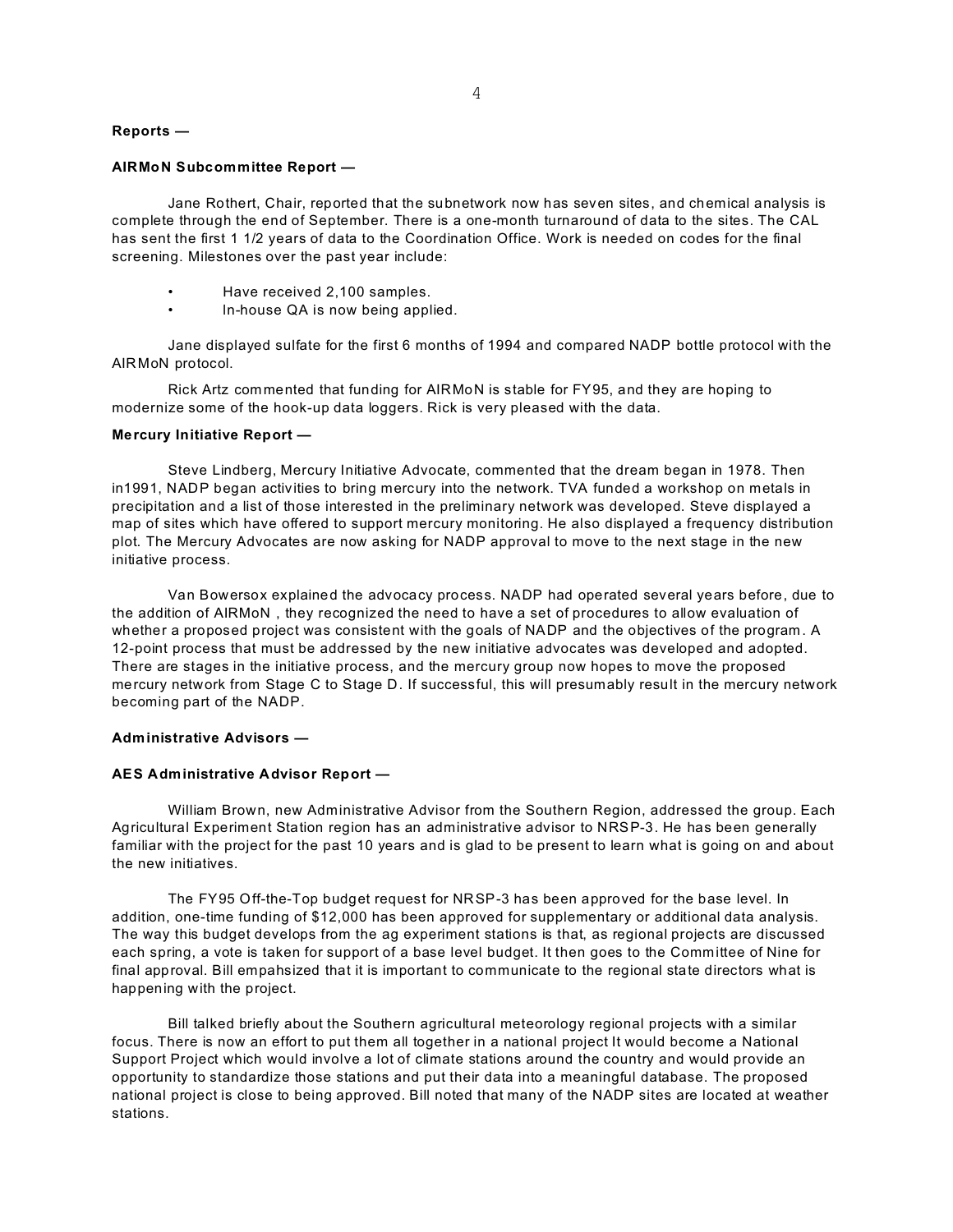## **CSREES (formerly CSRS) Administrative Advisor Report —**

Jack Barnes stated that his comments would have a dual focus—areas of hope and areas of concern.

- Open Coordinator position. A position description is being developed and an announcement will be made for a national search to fill the position.
- The NADP Brochure is a very fine effort. Thanks were expressed to Mike Kelly for his work. Jack feels more of this kind of "PR" is needed. After the election send the brochures to members of congress. He asked for any other suggestions for groups to whom it should be distributed.

Jack encouraged discussion of topic brochures such as trends, nitrate depositions, something which states the accomplishments of NADP in a one-page format. He feels "timely" is the key to the need and success of this kind of publication.

• Agency representatives are working very hard to hold the line on funding, and they have been fairly successful over the years. He hopes to continue through the next two to three years until it is known how the Science and Technology Policy will be structured.

## **Coordination Office Report —**

Jim Gibson, Interim Coordinator, commented on the changes which have occurred in the Coordination Office over the last few months.

- Carol Simmons has stepped aside.
- Gwen Scott resigned to start a different career.
- Gary Lear has been promoted to Associate Coordinator.
- Bob Gilpin has taken over the Data Manager activities, and Cathy Copeland has also assumed some of these responsibilities.

The reason for the delay in moving forward to fill the Coordination position is that, due to the current funding situation, Colorado State University is in the process of evaluating the kinds of programs which it encourages and reviewing its position on specific programs. NADP has been identified because it generates no indirect cost and does not support graduate students or research. Jim felt some of these questions should be resolved before a long-term commitment is made for a Coordinator. The Vice President for Research is still reviewing the project, and Jim feels it is not appropriate at this time to advertise. He commented that he has seen many ups and downs over the years, and he doesn't believe the university will actually refuse the program. He also believes that we can go forward with an advertisement in the next month or so. The draft position description meets the University and Natural Resource Ecology Laboratory's requirements.

Jim touched on additional items of interest.

- The number of active sites in the network is 192, making a total including collocated and two-week sites of 207.
- The Coordination Office has made some changes in priorities on the data side of the office. There is an effort to automate data and develop a GIS format. Data has been processed through May, but there is some delay due to concerns raised by the switch from bucket to bottle protocol.
- The Coordination Office is working on a Mosaic page which will allow access to program information and data through the Internet.

### **The CAL Report —**

Kenni James presented the CAL report.

- pH Electrode Update: They are continuing to use the Broadley James Electrode.
- AIRMoN: Everything that is done for NADP is being done for the AIRMoN samples.
- Bucket/Bottle Switch
- Two-week sample study: Seven sites are continuing to collect two-week samples.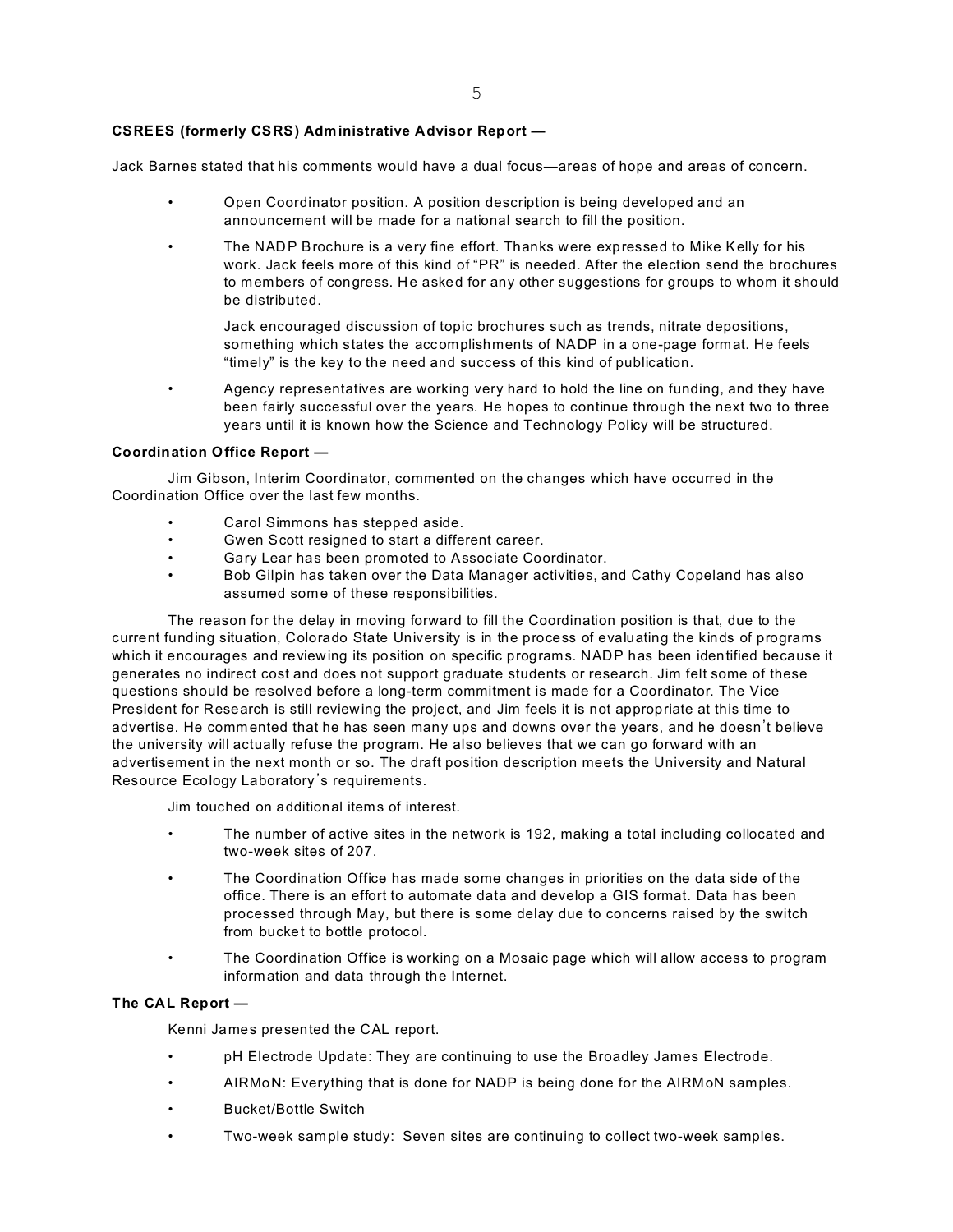- QA Reports: The 1992 report is awaiting publication; the 1993 report is ready for review.
- CAL performance in interlaboratory studies
- Long-range transport of atmospheric pollutants study participation
- Training video. Should be ready for shipping in early 1995
- Aerochem Metrics decal: Camera-ready maintenance decal is ready for review by the Network Operations subcommittee.
- Raingage refurbishment: Replacements are currently being refurbished by Doug Jones, retired ISWS meteorologist.
- Foam pad change in the collector: Changed in 1994; must be replaced annually.
- Fax service is now available for sites in an effort to solve site problems immediately.
- Checklist for site operators: A laminated one-page sheet has been developed to provide concise instructions to site operators.

## **Quality Assurance Steering Committee Report —**

John Robertson, Chair, reported that the committee met twice during the last year—in May and since arriving in Annapolis. The committee is exploring its role and appropriate activities.

- Reviewed current QA plan to see how the Committee role was defined.
- QA plan must be updated, which is a major task.
- Program QA is handled by a different contract from EPA to the QA Manager\*s office at Colorado State University.
- Reviewed prioritized list from the QA Coordinator. There are a number of items which need to be accomplished to improve the quality of the data.

## **Subcomm ittee Meeting Agenda Announcements —**

## **Network Operations Subcommittee —**

Rick Artz, Chair, outlined the planned agenda

- Where to go with Aerochem Metrics motor boxes
- Site issues
- QA check solution
- Updates
- Election of officers

## **Data Management and Analysis Subcommittee —**

Gary Stensland reported that Bill Parkhurst, Chair of the data subcommittee, had been forced to cancel his trip to this meeting. The subcommittee will meet jointly with the Effects subcommittee for approximately 90 minutes. In addition they will address the following topics.

- Ideas for revising the annual report
- Mosaic page for NADP
- How to communicate the bucket/bottle change to users, and changes in the level of constituents
- Discussion on the GIS way of recognizing and presenting results
- Discussion on how to better use PC products
- Issue of data screening: Suggestions for new ways to screen.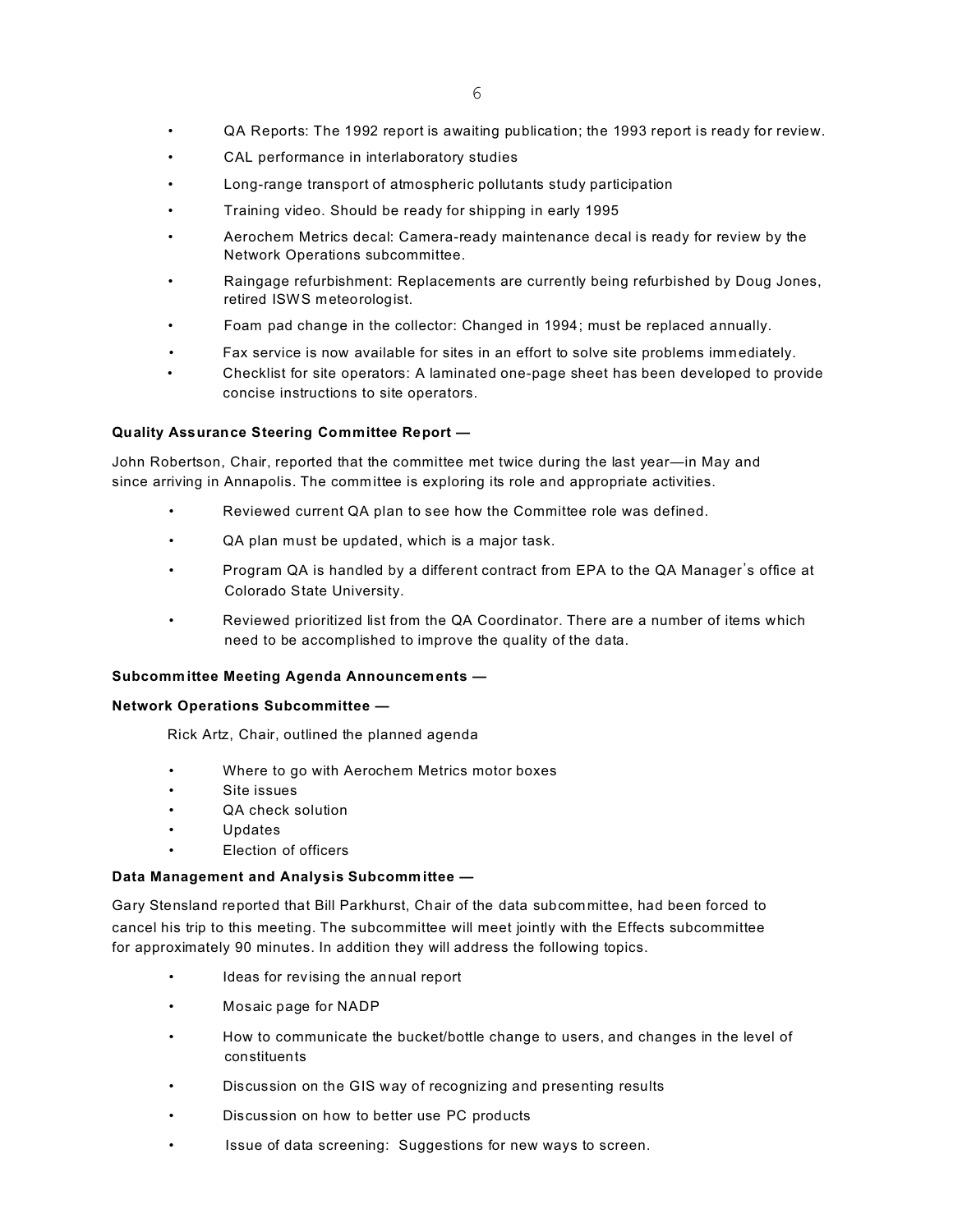## **AIRMoN Subcommittee —**

Jane Rothert, Chair, outlined major topics for the AIRMoN group.

- QA plan for AIRMoN: Will review draft plan and look for details which are needed.
- Screening codes

## **Environmental Effects Subcommittee —**

Evelyn Orr, Vice Chair, reported on the planned agenda.

- Strategic planning issues: Role and analysis of effectiveness; communication of results.
- Joint meeting with Data Management will include four agenda items.
- Ways of analyzing and looking at data
- Topic brochures
- Revised annual report format
- Looking at various PC and data products

### **Mercury Advocates —**

Steve Lindberg commented that there is no official mercury subcommittee but the advocates and anyone interested in the mercury network will meet.

The opening session was adjourned for subcommitte meetings.

### **Technical Session I: Changes and Additions In Atmospheric Monitoring and NADP/NTN —**

A general session was convened at 3:15 p.m. by Moderator Jim Lynch for presentation of technical papers.

*Bucket* to BottIe Conversion: What are the Implications? — Van C. Bowersox and Andrea Morden-Moore, Illinois State Water Survey.

*AIRMoN: Event Versus Weekly Sampling* — Rick Artz, NOAA.

*Event Collection of Precipitation Mercuty and Other Trace Metals* — Gerald Keeler, University of Michigan.

*Mercury Deposition Network: Field Test Results for Total and Methyl Mercuiy* — Stephen Vermette, Buffalo State College; Steve Lindberg, Oak Ridge National Laboratory; and Nick Bloom, Frontier Geosciences.

*The Status of the USDA UVB Monitoring Program* — Jim Gibson, Colorado State University.

#### **Poster Presentations —**

Posters listed beIow were introduced and presented by their authors.

*pH Past and Present—* Kathryn Douglas, Illinois State Water Survey.

- *Rain Induced Desorption of Organochiorines from Soil to Atmosphere*  Kelly M. Monahan and Stephen J. Vermette, State University of New York College at Buffalo.
- *A GIS Watershed/Wetland Characterization of the Oswegatchie/Black River Drainage Basin in the Adirondack Park—* Karen M. Roy, Adirondack Park Agency.
- *Mercury Deposition Network: Field Tests Results and Plans for the 1995 Interim Network*  Stepher Vermette, Buffalo State College; Steve Lindberg, Oak Ridge National Laboratory; and Nick Bloom, Frontier Geosciences.
- *Stability of Major Inorganic Ions in Rain Samples in Central Illinois: A Case Study* Sue Bachman and Leon Olszewski, Illinois State Water Survey.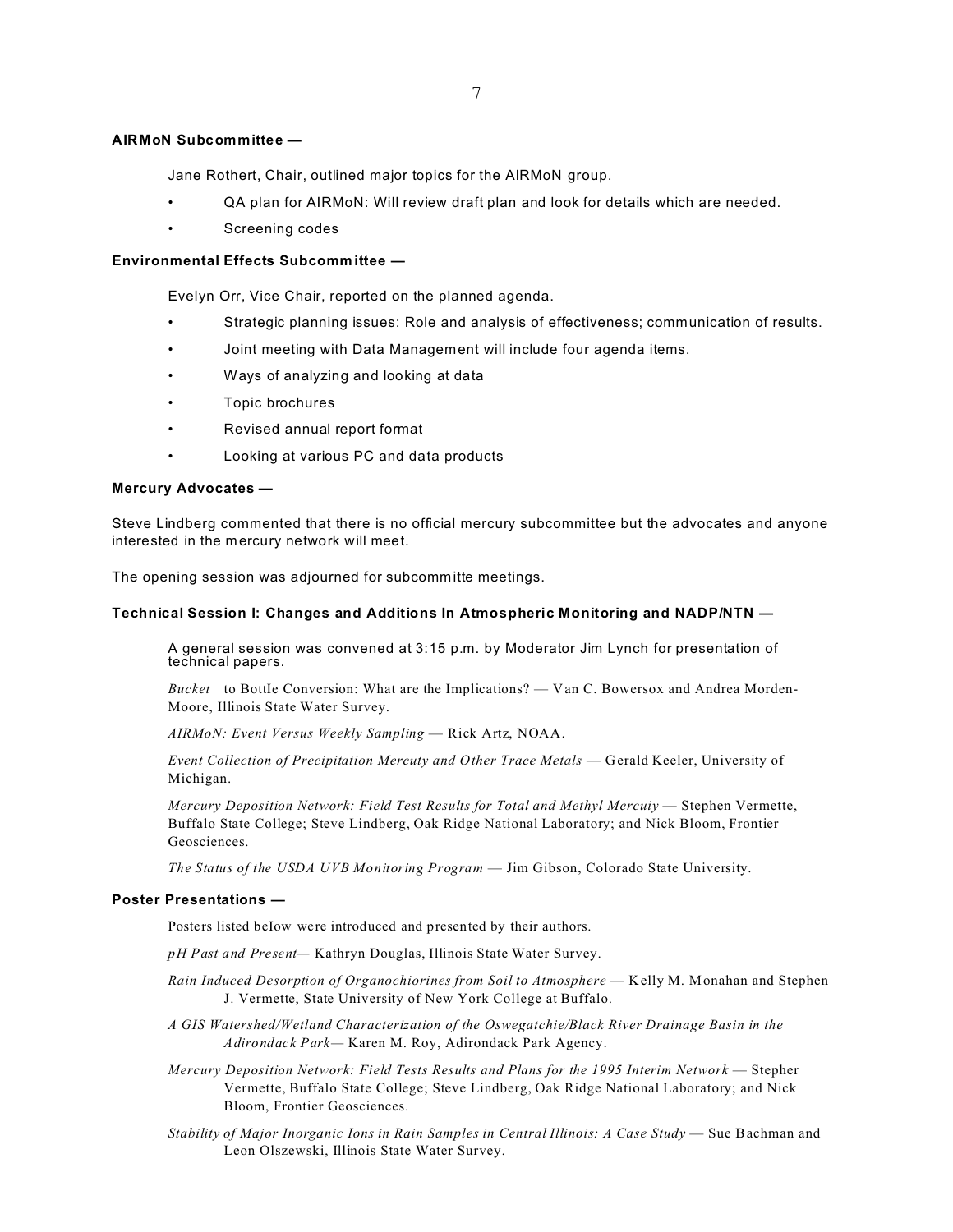- *Aerochem Metrics Lid Seal Changes: Do They Cause "System Blank" Aberrations?*  Scott Dossett, Illinois State Water Survey.
- *Statistical Distributions of Airborne PCB and Pesticide Concentrations Measured at Regional Sites on the Great Lakes* — Don F. Gatz, Clyde W. Sweet, llora Basu, and Karen S. Harlin, Illinois State Water Survey.
- *Long-Term Changes in the Acidity of a DeKalb Forest Soil in the Mid-Region of the Susquehanna River Watershed—* Joy A. Robert and William E. Sharpe, Penn State University.
- *Early Indicator.; of Acidification: A Whole WatershedApproach to Studying Forest Response*  Callie J. Pickens and William E. Sharpe, Penn State University; and Pamela J. Edwards, USDA Forest Service.

### **Wednesday, October 26, 1994**

#### **Technical Session 2: Clean Air Act Amendments of 1990, Title IV: The Process of Assessment —**

A general session was convened at 8:00 a.m. by Moderator Jim Lynch for presentation of technical papers. .

*EPA CAAA-90, Title lVAssessment Process—* Johnnie Pearson, US EPA.

*NAPAP Assessment Process* — Mike Uhart, NOAA.

*Canadian Atmospheric Deposition Assessment Approach* — Keith Puckett, Environment Canada.

*Title IV, CAAA-90: Phase / Implementation and Compliance* — Dennis Leaf, US EPA.

*Continuous Emissions Monitoring Program* — Sharon Faile, US EPA.

*Status of CASThIET Deposition Exposure Network—* Ralph Baumgardner, US EPA.

- Technical Session 3: CAAA-90, Title IV: Measuring and Modelling Atmospheric Response to Changing Emissions — Following break, a general session was reconvened by Moderator Dennis Lamb *Dry Deposition Monitoring/Measurements* — Bruce Hicks, NOAA.
- *Lagrangian Modeling Approaches and Measurements to Confirm an Improvement in Environmental Quality due to Reductions in SO2 Emissions* — Roland Draxler, NOAA.

*Topographic Modeling* —

*What\*s New With ADOM—* Don Mckay, Environment Canada.

#### **Technical Session 4: Temporal Analyses of NADPINTN Precipitation Chemistry Data —**

An afternoon session was convened at 1:00 p.m. by Moderator Evelyn Orr. Technical papers listed below were presented.

- *NADP/EPA Trends Workshop—* Steven E. Lindberg, Oak Ridge National Laboratory, and Carol Simmons, Colorado State University.
- *Bias Correction Factors Determined from External Blind Audit Results for Sulfate and Calcium*  John D. Gordon, Mark Nilles, and LeRoy J. Schroder, USGS.
- *Trends in NADP/NTN Laboratory Bias Determined from an Examination of Certified Reference Sample Analyses, 1986-1994* — Mark Nilles and John D. Gordon, USGS.
- *Where has All the Dust Gone?—* Gary Stensland, Van C. Bowersox, Illinois State Water Survey.
- *The Ability of Wet DeDosition Networks to Detect Temporal Trends*  Gary W Oehlert, University of Minnesota
- *Trends in Precpitation Chemistry in the United States: 1980-93, 1 983-93, 1985-93*  Jim Lynch and Jeff Grimm, Penn State University; Van Bowersox, Illinois State Water Survey; Carol Simmons, Colorado State University.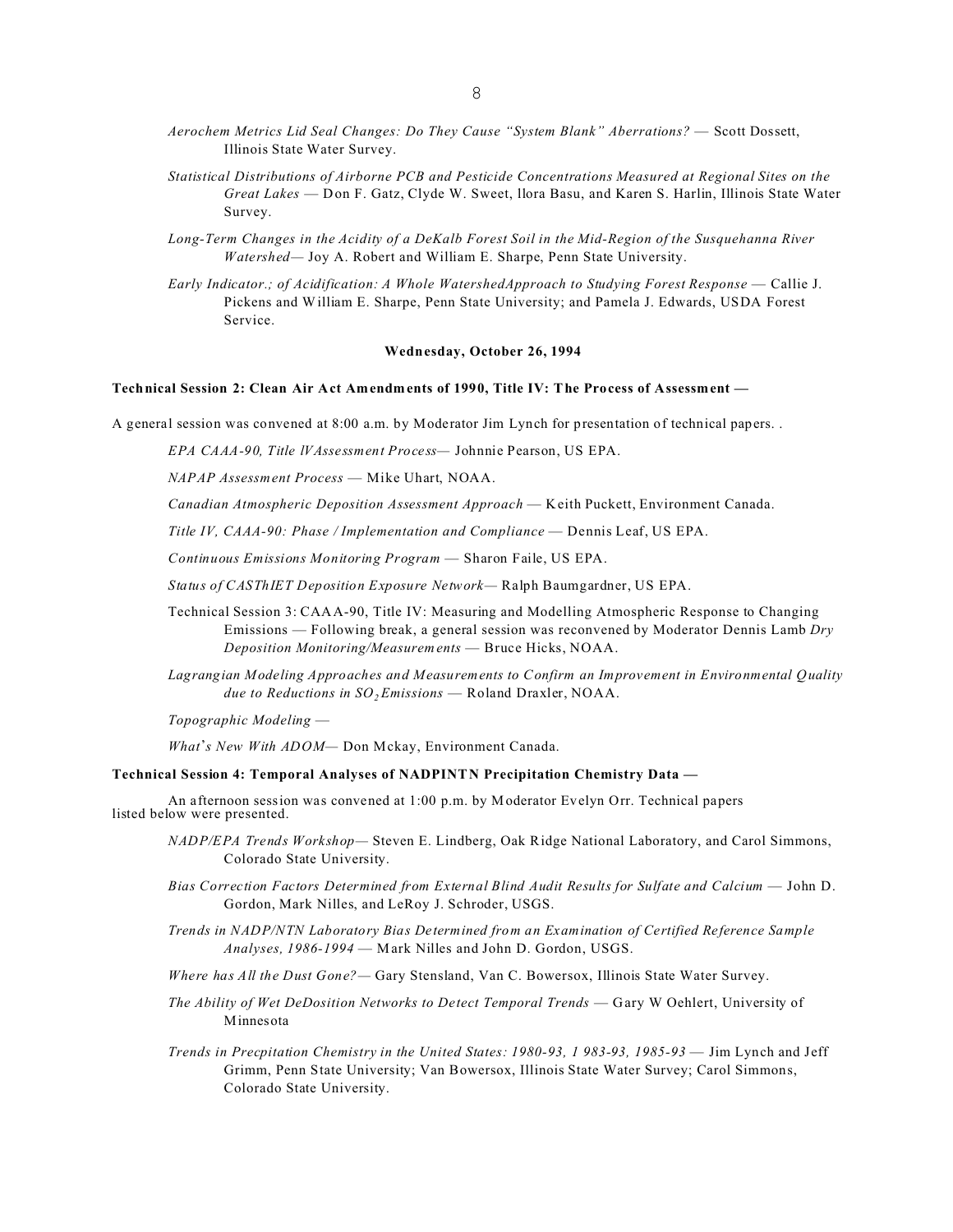#### **Thursday, October 27, 1994**

#### **Technical Session 5:** *CAAA-90,* **Title IV: Atmospheric and Ecosystem Responses to Changing Emissions —**

A technical session was convened at 8:00 a.m. by Moderator Gary Stensland, to hear papers on the following topics.

*Nitrate Acidification of Streams in the Catskills* — Pete Murdoch, USGS WAD.

- *The Atmospheric Connection Between SO2 Emissions and Acidic Wet Deposition*  Dennis Lamb, Penn State University.
- *Watershed Acidification Project: Femow Experimental Watersheds*  Beth Adams, US Forest Service.
- *Biogeochemical Cycling of Mercury in Forest Ecosystems*  Steve Lindberg, K. Kim, and Dale W. Johnson, Oak Ridge National Laboratory.
- *A Call for Caution: The need for Finer, Long-term Measurements in Assessing Forest Response to Atmospheric Deposition* — John Skelly, Penn State University

### **Technical Session 6: The Chesapeake Bay Program —**

The last technical session was convened at 10:30 a.m. by Moderator Edward Corbett to hear papers from the Chesapeake Bay Program.

*An Overview ol the Chesapeake Bay Project—* Kent Mountford, US EPA.

*Critical Loads: A Management Tool for the Chesapeake Basin* — Michael L. Bowman, Tetra Tech, Inc.

- *The Acid Deposi ition Component of Mary/and\*s Power Plant Research Program*  Ron Klauda and Paul E. Miller, Maryland Department of Natural Resources.
- *Chesapeake Bay Modelling Program: The Role of Atmospheric Deposition*  Lewis Linker, US EPA.
- *Source Apportionment of Major Ions and Trace Elements in Precipitation at the Mid-Atlantic Coast—-* Joe Scudlark, University of Delaware.

### **Final Business Session —**

Van Bowersox called the final session of the 1994 NADP Technical Committee Meeting to order at 1:30 p.m.

## **USGS Administrative Advisor Report —**

Paul Kapinos reported:

- FY 95 funding is level, but additional dollars have been added for restoration of the training course.
- Production of the new training film has been funded
- The number of sites will remain the same.
- The USGS Quality Assurance program will remain the same and in place.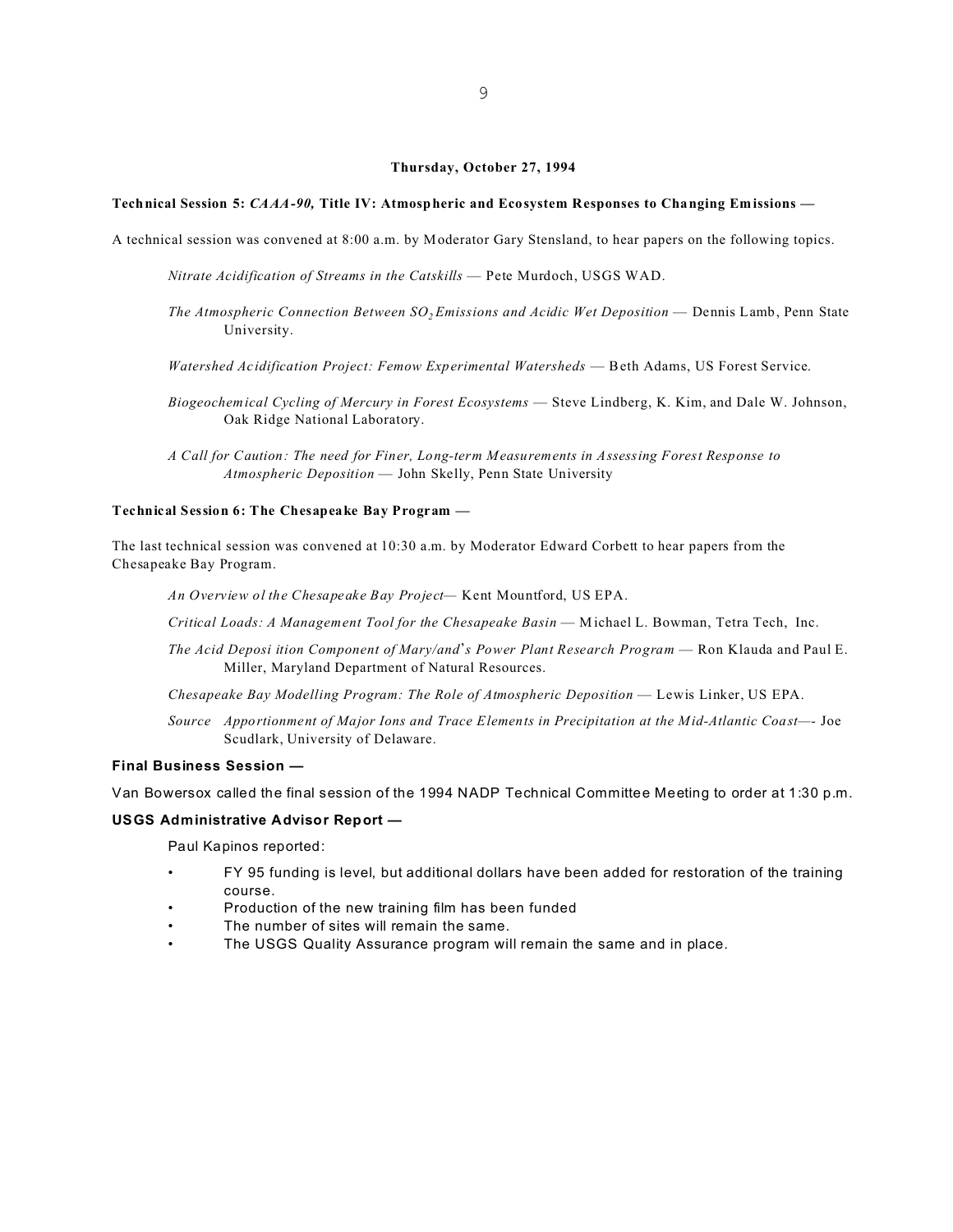## **Subcommittee Reports —**

## **Environmental Effects Subcommittee —**

Evelyn Orr reported.

- Strategic Plan: Interpret results for policy makers
- Joint meeting with data subcommittee: Agreed that NADP should provide a product, possibly interpretation of analysis of NADP data, targeted toward a broader audience, especially policy makers.
- One-page fact sheets: Formed an *ad hoc* committee to study this topic. They met over breakfast and developed the following recommendations.
	- Target educated public
	- Edited and produced through the Coordination Office
	- Written in conjunction with a peer-review-group person
	- Periodic, such as quarterly
	- Associate with current related work
- Motion: That the *Ad Hoc* Committee and the Coordination Office produce four draft fact sheets for the spring interim meeting  $-1$ ) trends, 2) mercury initiative, 3) pesticide study, and 4) something tying the Clean Air Act Assessment to monitoring — was made and seconded.

The Coordination Office will coordinate writing, editing and reviewing these fact sheets. Timing would be that the trends and pesticide sheets, and possibly mercury, would be written and available at the interim meetings. Question was called; motion carried.

- Revision of Annual Summary Report. The *ad hoc* committee reviewed and discussed proposed revisions. Conclusions were:
	- More figures are needed.
	- Should reduce the amount of raw data included in the annual report and make it available in an electronic format instead.
	- Broaden the audience; target educated lay-person.

These changes would result in a much shorter report, with a probably wider distribution.

**Motion** that the Coordination Office prepare one or more alternative formats for a revised annual report and present those at the spring meeting made, seconded and carried.

• Election of Officers. The subcommittee elected the following officers: Chair - Evelyn Or Vice Chair - Dan Orr

## **AIRMoN Subcommittee —**

Dennis Lamb reported for the subcommittee. They discussed:

- Sample storage space at the CAL
- Site visitations
- External audit
- Screening codes
- QA Plan

Election of Officers. The subcommittee officers will remain:

Chair — Jane Rothert Secretary — Dennis Lamb

**Motion:** That the proposals of the AIRMoN Subcommittee be accepted. Motion seconded and carried.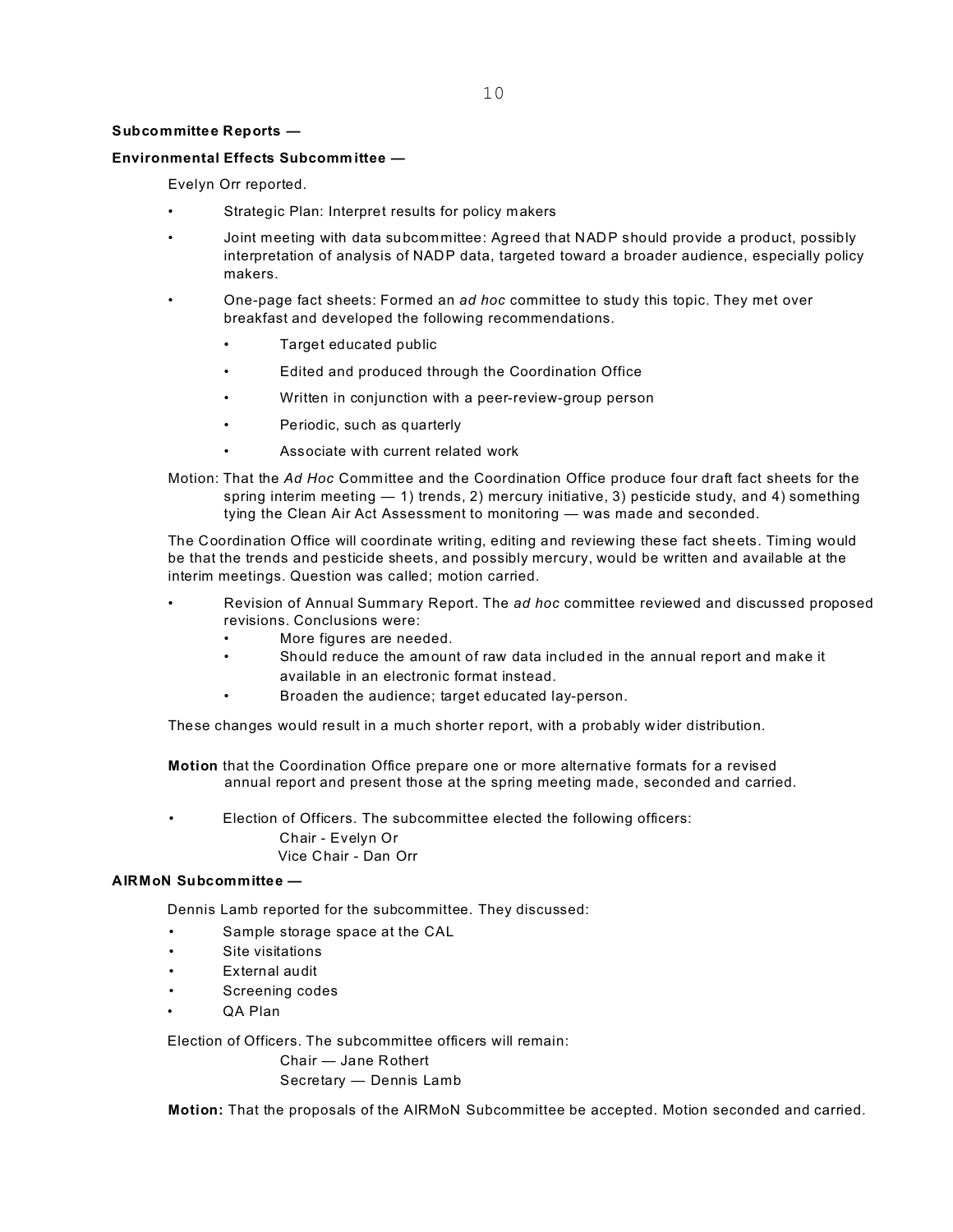## **Data Management arid Analysis Subcommittee —**

Gary Stensland reported subcommittee discussions regarding the following items.

• Releasing 1994 data (first bottle data). Subcommittee recommendation is that the Coordination Office release the data as soon as possible, accompanied by a written qualification of the 0 ring bias. Some data screening issues need to be finalized, and these screening issues must first be resolved.

Motion: B based on subcommittee recommendation was made and seconded.

Clarification was made that the purpose of the recommendation is to provide the Coordination Office with the ability to proceed with releasing the data without need to get further approval at the spring meeting.

During discussion, the question of how soon bottle data in electronic form could be provided was raised. Dave Bigelow requested adequate time to make sure application of codes is correct, and all implications are understood. This might be two months after the data is received by the Quality Assurance Manager. There is one new code "sample not poured."

- **Amendment** that Gary Stensland stand as the editor and arbiter and decide when all issues are final. Amendment seconded and **carried**.
- **Amendment** that data screening issues be removed from this criteria was made and seconded. Following discussion, the amendm ent was **defeated**.

## **Motion failed.**

- **Motion** that the CAL get the information to the Coordination Office within two weeks, that the report be completed within 60 days, and that the data be released within 90 days (all from today). Motion seconded and **carried**.
- Contour maps in annual data summary reports.

**Motion** to adopt the Arclnfo algorithm to produce contour maps. Motion seconded and **carried.**

- Audit of Coordination Office. The Subcommittee recommended that an audit be performed prior the 1995 interim meeting.
- **Motion** to accept the subcommittee recommendation for an audit was made, seconded, and **carried**. Mary Ann Allan, John Robertson and Gary Stensland will perform the audit.
- Herbicide data. When will 1990 data be available and should NADP pursue getting the data?
- Selected a few abstracts as suggestions for one-page fact sheets.
- Election of Officers. The subcommittee elected:

Chair — Gary Stensland Vice Chair — Mary Ann Allan Secretary — Bob Gilpin

## **Network Operations Subcommittee -**

Rick Artz reported on subcommittee activities.

- The Coordination Office will track all replacement parts, including foam seals.
- Ten percent of failed motor boxes will be repaired at Air Resources Specialists, Inc. in Fort Collins unless their work proves to be unsatisfactory.

**Motion** to accept this recommendation made, seconded and carried.

• Subcommittee requests allocation of funds to build two new prototype motor boxes at Air Resources Specialists, Inc. Cost would be approximately \$5,000.

**Motion** to accept the recommendation made and seconded.

- **Amendment** to increase prototype motor boxes to four was made and seconded. Amendment adding the following provisions was made and seconded.
	- 1. Fixed price for either two or four motorboxes.
	- 2. After delivery, the new boxes would be tested for a period of 12 months and brought to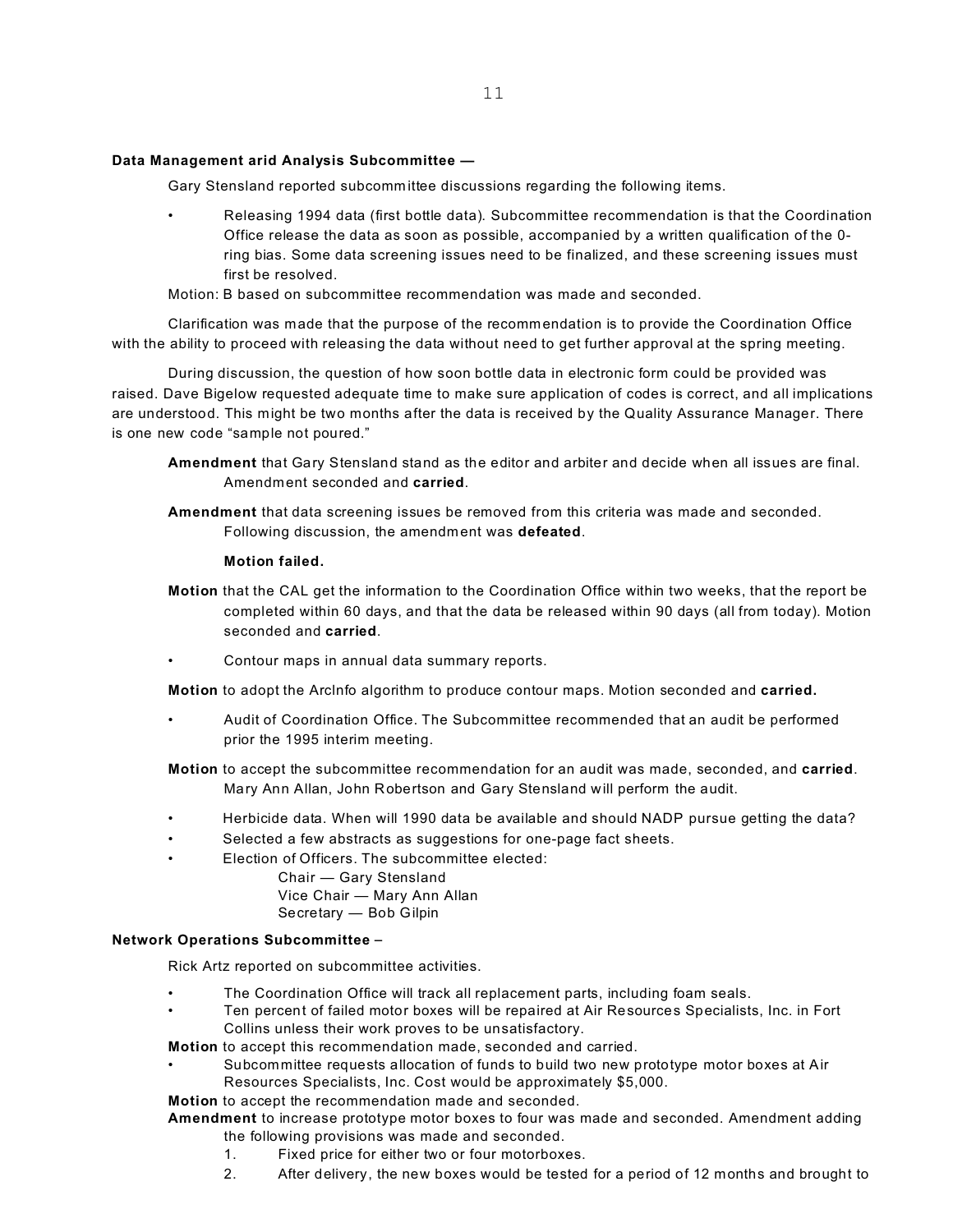specs at the same price.

3. Contract must specify that up to 225 production units can be purchased at the price agreed upon in the contract.

## **Amendments and motion carried**.

- A system of classifying sites with on-going performance problems of over 6 months will be identified by the Coordination Office. The CAL will institute a plan for a real-time identification of problems to solve solutions.
- Recommendation that ME00 be kept alive at whichever location is possible.
- The CAL was asked to verify the downward trend seen in the pH 4.9 solution by USGS and report at the spring meeting.
- Kellogg Biological Station (Ml26) can remove 50 g. of their weekly sample if the total volume exceeds 350 g.
- The CAL will send raingage pens to sites.
- Election of Officers. Officer for 1995 are:
	- Chair Mark Nilles
	- Vice Chair Kenni James
	- Secretary Sandy Pletschet
- The Coordination Office and the CAL. will present a proposal for electronic storage of held forms and raingage charts. A plan, cost and budget will be presented at the spring meeting.
- Authorized preparation and printing of condensed, one-page operator instructions.
- Recommended that the network adopt the new accuracy criteria for the USGS intersite comparison, after fine-tuning for bounds, and that it continue to use the 4.3 check solution.
- Site Liaisons at the Coordination Office and the CAL will explore working from a common data base.

**Motion** that the Site Operation Manual be revised by fall of 1995, made and seconded.

**Amendment** that target date be moved to spring 1996, for final completion, made and seconded. **Amendment and motion carried.**

## **Mercury Initiative —**

Movement of the mercury new initiative to the next step was approved by the Executive Committee. **Election of Officers —**

The Nominating Committee recommended Stan Coloff as candidate for Secretary of the NADP Technical Committee for 1995. Stan was elected by acclamation. Following the established rotation of offices, NADP Technical Committee officers for 1995 are:

Chair — Jim Lynch

Vice Chair — Rich Grant

Secretary — Stan Coloff.

A complete list of subcommittee officers is attached.

## **Transfer of Gavel —**

Thanks were expressed to Jim Lynch for his efforts in planning the current meeting, and the gavel was passed to Jim as incoming Chair.

## **1995 Technical Meeting —**

Don McKay of Environment Canada has suggested that the 1995 technical meeting be held in Toronto, Canada. Steve Vermette has also offered to host the meeting in Buffalo, New York. There will be discussion regarding potential problems for federal employees with travel to Canada prior to a final decision.

**NOTE:** The 1995 meeting has been scheduled for Toronto the week of October 16th.

## **Closing —**

Following unanimous motion, the 1994 NADP Technical Meeting was adjourned.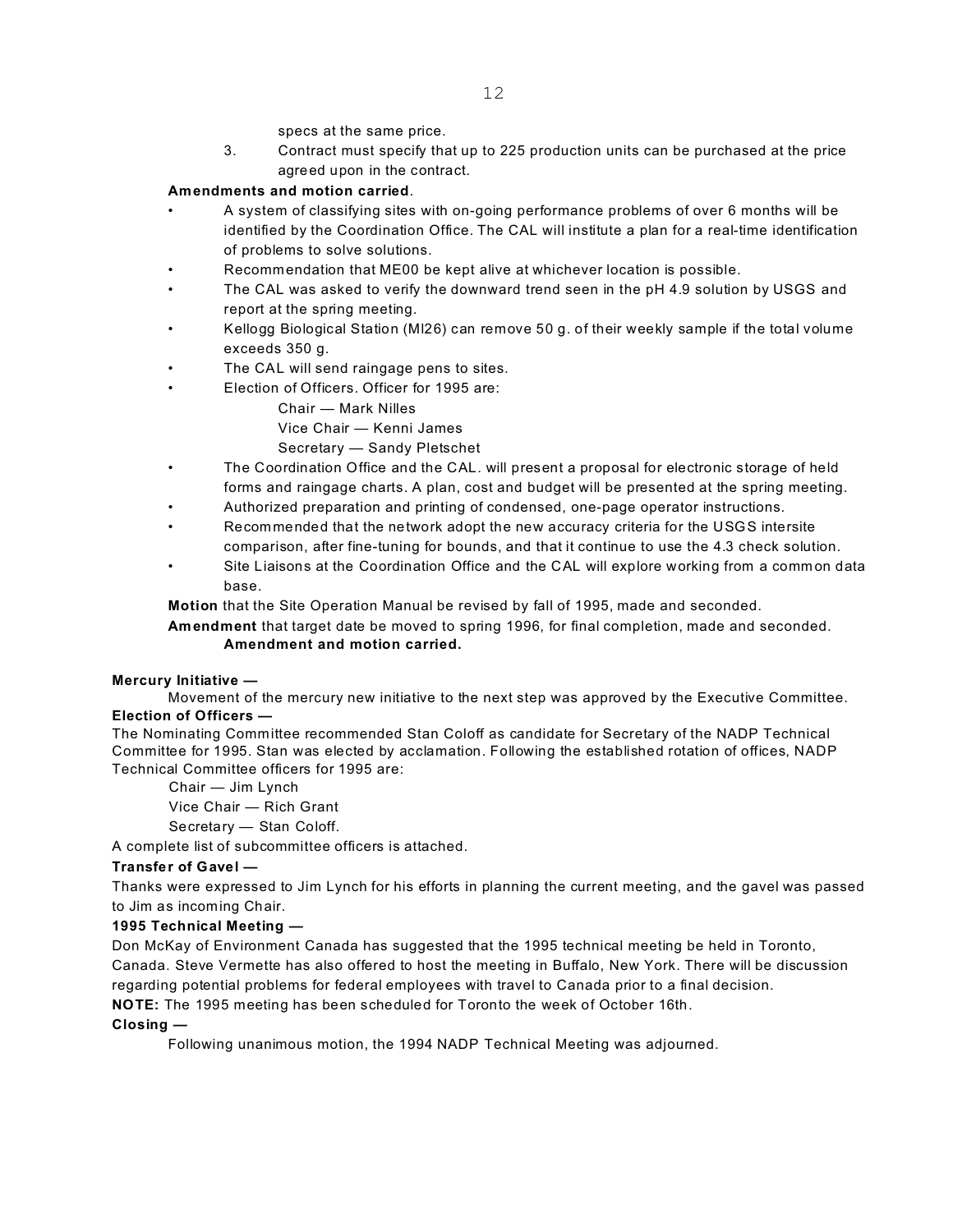# **Participation List**

| Name                  | <b>Affiliation</b>                        |
|-----------------------|-------------------------------------------|
| <b>Beth Adams</b>     | <b>USDA Forest Service</b>                |
| Mary Ann Allan        | Electric Power Research Institute         |
| <b>Thomas Ames</b>    | Baltimore Gas & Electric Company          |
| <b>Richard Artz</b>   | <b>NOAA Air Resources Laboratory</b>      |
| Sue Bachman           | Illinois State Water Survey               |
| Linda Bandhauer       | <b>NADP/NTN Coordination Office</b>       |
| John Barnes           | <b>USDA CSREES</b>                        |
| Ralph Baumgardner     | <b>US Environmental Protection Agency</b> |
| Van Bowersox          | Illinois State Water Survey               |
| Michael Bowman        | Tetra Tech, Inc.                          |
| William Brown         | Louisiana State University                |
| <b>Richard Cline</b>  | <b>USDA Forest Service</b>                |
| Stan Coloff           | <b>USGS - National Biological Survey</b>  |
| Cathy Copeland        | <b>NADP/NTN Coordination Office</b>       |
| <b>Edward Corbett</b> | <b>USDA Forest Service</b>                |
| Christina Costakis    | Environmental Science & Engineering, Inc. |
| Robin Dennis          | <b>US Environmental Protection Agency</b> |
| <b>Scott Dossett</b>  | Illinois State Water Survey               |
| Kathryn Douglas       | Illinois State Water Survey               |
| Roland Draxler        | <b>NOAA Air Resources Laboratory</b>      |
| Cary Eaton            | Research Triangle Institute               |
| Sharon Faile          | <b>US Environmental Protection Agency</b> |
| Marie Freeman         | University of Delaware                    |
| Joel Frisch           | <b>US Geological Survey</b>               |
| <b>Bob Gilpin</b>     | <b>NADP/NTN Coordination Office</b>       |
| John Gordon           | <b>US Geological Survey</b>               |
| <b>Bruce Hicks</b>    | <b>NOAA Air Resources Laboratory</b>      |
| David Holland         | <b>US Environmental Protection Agency</b> |
| Selma Isil            | Environmental Science & Engineering, Inc  |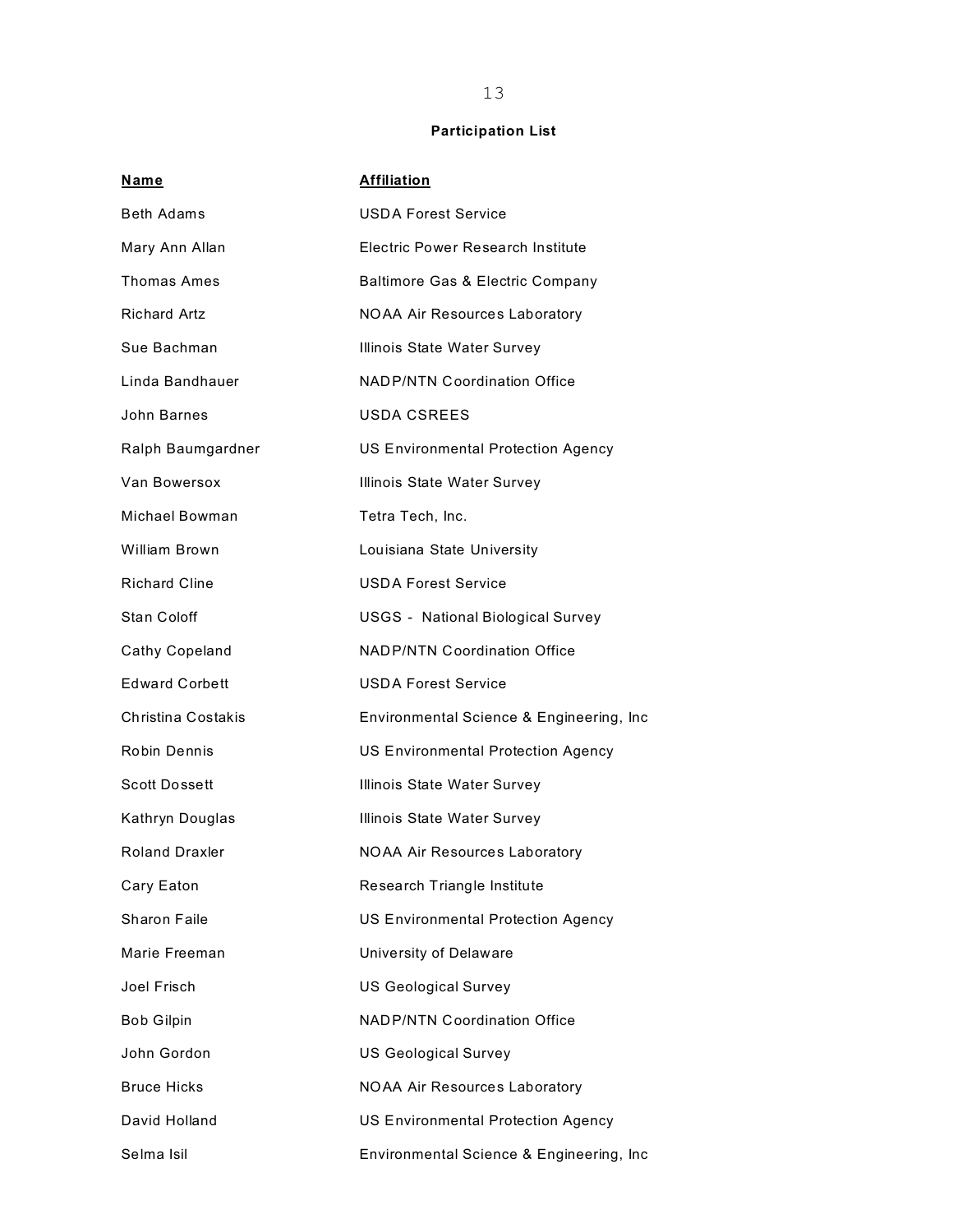| Kenni James            | Illinois State Water Survey               |
|------------------------|-------------------------------------------|
| Gerald Keeler          | University of Michigan                    |
| Paul Kapinos           | <b>US Geological Survey</b>               |
| J.M. Kelly             | <b>Tennessee Valley Authority</b>         |
| Ron Klauda             | Maryland Department of Natural Resources  |
| Dennis Lamb            | Penn State University                     |
| Douglas Lantagne       | Michigan State University                 |
| Dennis Leaf            | <b>US Environmental Protection Agency</b> |
| Gary Lear              | <b>NADP/NTN Coordination Office</b>       |
| Steven Lindberg        | Oak Ridge National Laboratory             |
| Lewis Linker           | <b>US Environmental Protection Agency</b> |
| Richard Livingston     | Federal Highway Administration            |
| James Lynch            | <b>Penn State University</b>              |
| <b>Robert McCollum</b> | <b>USDA Forest Service</b>                |
| <b>William McFee</b>   | <b>Purdue University</b>                  |
| Donald McKay           | <b>Environment Canada</b>                 |
| Mark Mesarch           | University of Nebraska - Lincoln          |
| <b>Paul Miller</b>     | Maryland Department of Natural Resources  |
| Kelly Monahan          | <b>Buffalo State College</b>              |
| Andrea Morden-Moore    | Illinois State Water Survey               |
| <b>Kent Mountford</b>  | <b>US Environmental Protection Agency</b> |
| Pete Murdock           | US Geological Survey - WRD                |
| <b>Mark Nilles</b>     | <b>US Geological Survey</b>               |
| <b>Gary Oehlert</b>    | University of Minnesota                   |
| Dan Orr                | Ontario Ministry of Environment & Energy  |
| Evelyn Orr             | Minnesota Pollution Control Agency        |
| Johnnie Pearson        | <b>US Environmental Protection Agency</b> |
| Mark Peden             | Illinois State Water Survey               |
| Sandra Pletschet       | <b>NADP/NTN Coordination Office</b>       |
| Keith Puckett          | <b>Environment Canada</b>                 |
| Michael Reddy          | <b>US Geological Survey</b>               |
| Col. John Robertson    | <b>US Military Academy</b>                |